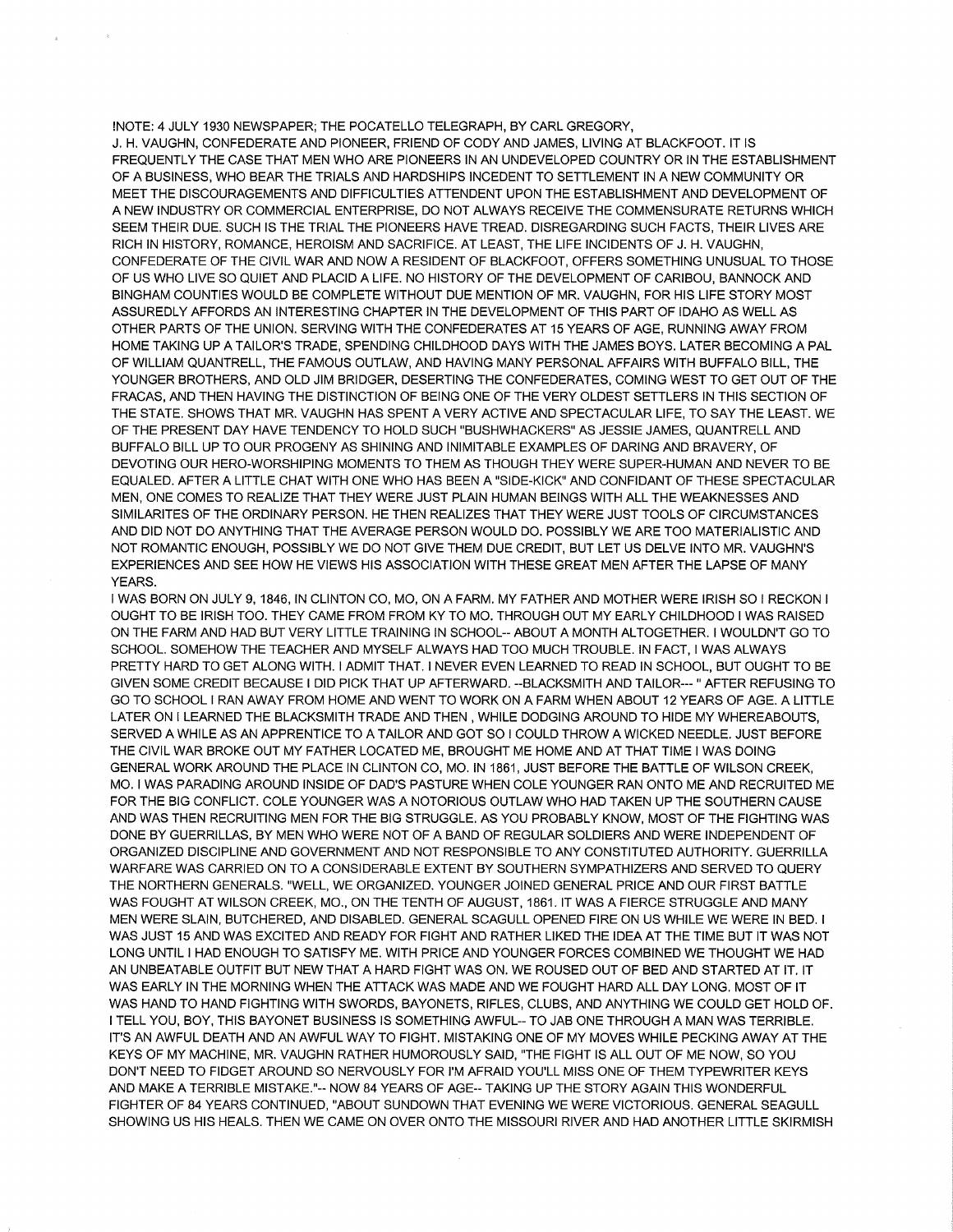AT JEFFERSON CITY, THE CAPITAL OF MISSOURI. FROM THERE AN ADVANCE WAS MADE TO LEXINGTON WHERE WE CAPTURED THE FORT BY CUTTING THE MAIN FORCE OFF FROM THE WATER. THEN WE WENT FARTHER SOUTH IN MO. AND WINTERED WHERE WE JUST HAD AN OCCASIONAL SKIRMISH OF NO CONSEQUENCE. "THIS WAS THE WINTER THAT WILLIAM QUANTRELL, THE GREATEST GURRILLA OR BUSHWHACKER THAT EVER LIVED, DID HIS WORK. HE AND HIS BROTHER STARTED WEST AND THE PEOPLE AT LAWRENCE, KANSAS, KILLED HIS BROTHER. THEN, OLD QUANTRELL SEIZED EVERY OPPORTUNITY TO BUSHWHACK KANSAS PEOPLE POSSIBLE. DURING THE WINTER THAT I WAS THE ARMY ENCAMPED IN SOUTHERN MISSOURI I TOOK A BRIEF TRIP HOME AND WHILE ACTING OUT THE PART OF A SPY FOR THE SOUTHERN ARMY WENT ON A TRIP TO LAWRENCE, KANSAS, WITH QUANTRELL WHO WAS GOING UP THERE WITH SOME 180 MEN FOR THE PURPOSE OF KILLING OLD JIM LANE, NORTHERN GENERAL. WE WERE GOING UP THE ROAD AND QUANTRELL'S MEN WERE JUST SHOOTING IN THE GROUND TO SCARE THE MEN WHEN JIM LANES MEN OPENED FIRE ON US AND KILLED TWO OF QUANTRELL'S MEN. THEN THE BATTLE BEGAN. THE BATTLE WAS AWFUL. I WAS NOT IN IT AS I MERELY HELD SOME OF THE HORSES AND WAS NOT ONE OF THE REGULAR QUANTRELL GANG. THIS FIGHT MADE QUANTRELL FAMOUS. SOME 140 PEOPLE WERE KILLED AND 185 BUILDINGS BURNED TO THE GROUND, LEAVING THE TOWN COMPLETELY DEVASTATED. GENERAL LANE HID SO THAT QUANTRELL DID NOT NOT GET HIM. MANY INNOCENT PEOPLE WERE KILLED THERE THAT DAY AND AFTER THE FIGHT QUANTRELL'S MEN GOT DRUNK. BURNED HOUSES AND DID THINGS THEY HADN'T OUGHT TO. AS I SAID, I HELD THE THE HORSES AND DIDN'T CARE MUCH HOW THE FIGHT WENT, BUT I ALWAYS FIGURED IF I STARTED WITH A MAN l'D STAY WITH HIM TO THE BITTER END. IF l'D BEEN ON THE NORTHERN SIDE l'D BEEN JUST AS STRONG THAT WAY. "l'LL NEVER FORGET THE LAWRENCE MASSACRE. SHORTLY AFTER THIS KANSAS FRACAS I WENT HOME- DESERTED, IF YOU PLEASE. AFTER THE FIRST BATTLE AND THE LAWRENCE MASSACRE I DID NOT SEE MUCH ACTION IN THE ARMY. IN THOSE DAYS AN ARMY MOVED VERY SLOW AND IN THE LAST TWO YEARS WE ONLY HAD LITTLE SKIRMISHES AND NO BIG BATTLES. THESE LITTLE FIGHTS HELPED TO TAKE UP THE ENERGY OF THE NORTHERNERS BY CHECKING THEIR ADVANCE AND WEARING DOWN THEIR RESISTANCE. "YOU ASK WHY I DESERTED? I GOT TIRED OF THE ARMY. WHY? BOY, IF YOU'D BEEN WITH ME YOU'D NEVER ASK THAT QUESTION. WE LIVED HARD, EATING HORSE MEAT, FARM MULES.AND ANYTHING THAT WOULD GIVE SUSTENANCE. I SIMPLY GOT BURNED OUT AND QUIT --DESERTED, IF YOU WISH TO CALL IT THAT. AFTER REPEATED INQUIRES ABOUT PERSONAL MATTERS MR. VAUGHN RETURNED, "I ALWAYS TRY TO FORGET THOSE THINGS l'VE ALREADY TOLD YOU MORE THAN I EVER TOLD ANY MAN IN MY LIFE. CONSIDER YOURSELF LUCKY. "NOW, I WAS A QUITTER IF YOU WISH TO CALL IT THAT. RETURNING TO MY MO. HOME I HAD AN AWFUL TIME UNTIL I TIRED OF THAT AND IN 1869 DECIDED TO HIT FOR THE PLAINS. YOU KNOW PEOPLE ACTUALLY WENT TO CHURCH WITH SIX-SHOOTERS ON THEM AS RIGHTOUSLY AS THE PREACHERS CAME WITH THEIR BIBLES. IT WAS, OF COARSE, ALL DUE TO THE ANTAGONISM BETWEEN THE NORTH AND THE SOUTH. I WAS IN SEVERAL OF THESE SUNDAY SHOOTING SCRAPES BUT ALWAYS CAME OUT ON TOP IT SEEMED. I WAS HOME IN CLINTON CO, MO, WHEN LINCOLN WAS KILLED. HIS DEATH WAS SAD. THE SOUTHERNERS TOOK IT HARD. YOU KNOW LINCOLN WAS ABOUT THE BEST FRIEND THE SOUTH HAD AND I BELIEVE THAT IF HE HAD LIVED THINGS WOULD HAVE BEEN ALTOGETHER DIFFERENT, MOST OF THE SUBSEQUENT ANTAGONISM ELIMINATED AND THE SOUTHERNERS PAID FOR THEIR SLAVES. --WON SLAVE AT POKER-- "MY FATHER HAD SOME TEN OR TWELVE NEGROES AND FIRST ONE HE EVER HAD I WON AT POKER WHEN BUT 13 YEARS OF AGE WHILE ON A STEAMBOAT ON THE MISSOURI RIVER. YOU KNOW THEY DID THEIR GAMBLING ON THE RIVER. MY FATHER PUT UP \$400 AGAINST THE NEGRO AND LEFT THE GAMBLING PART OF HIS STAKE TO ME. WE WON. IT WAS NOTHING TO GIVE \$1000 FOR A NEGRO. WHEN I WAS A BOY I BELIEVED IN SLAVERY, TOOK IT AS A MATTER OF COARSE WHICH WAS AS NECESSARY AS THE SUN.MOON AND STARS. BUT HOW I HAVE THOUGHT ABOUT IT SINCE.NOW I SEE THAT IT WAS WRONG-- THAT NO MAN SHOULD BE IN BONDAGE TO ANOTHER, WHAT I MAINTAIN IS: THE SOUTH SHOULD HAVE HAD PAY FOR THEIR NEGROS AND THEN SET THEM FREE.THEN THEY WOULD SELL A FATHER AND MOTHER AWAY FROM THEIR CHILDREN JUST AS THEY SELL A COW FROM A CALF NOW. YOU KNOW I LOOK AT IT DIFFERENTLY NOW FROM WHAT I DID THEN. l'D HATE TO BE IN A COUNTRY NOW WHERE THEY HAVE SLAVES. THEY DO HAVE SLAVES IN PLACES NOW. IT IS OUR DUTY TO GO TO SUCH PLACES AND TURN THEM LOOSE FOR PEOPLE OF TODAY DON'T REALIZE JUST WHAT THEY HAVE TO UNDERGO. WE ARE GOING TO HAVE ANOTHER WAR RIGHT HERE IN THE UNITED STATES. IT WON'T BE OVER NEGROES BUT OVER OUR NARROW STRUGGLE FOR MONEY. IS IT NOT UNEQUEL DISTRIBUTION OF MONEY THAT ALWAYS CAUSES CIVIL WAR? TAKE THAT AND STICK IT UNDER YOUR HAT FOR CONSIDERATION." ---SAW GOLDEN SPIKE DRIVEN--- TIRING OF THE LIFE IN THE EAST, OF THE RIGID ANTAGONISM THAT EXISTED BETWEEN THE NORTHERNS AND SOUTHERNERS. MR. VAUGHN, AT AN EARLY AGE, STARTED WEST. "HOW DID I COME? WELL, A CHAP BACK THERE TOLD A LIE ON ME AND GOT ME WHIPPED BY MY DAD. THAT WAS ALL THE INCENTIVE I NEEDED. I STOLE SAID FELLOWS HORSE AND BY NEXT MORNING WAS IN OMAHA, NEB., 120 MILES DISTANT. I WORKED AROUND OMAHA AND THEN CAME OUT WEST TO FRANKLIN IN CASH VALLEY AND KEPT WORKING UP INTO THIS COUNTRY. I SOLD THE FIRST KENTUCKY HORSE IN OMAHA, GETTING \$80 FOR HIM AND CAME THE REST OF THE WAY TO FRANKLIN ON THE TRAIN. WORKING ON THE UNION PACIFIC FOR SOME TIME BEFORE COMING TO IDAHO. I WAS FORTUNATE ENOUGH TO BE PRESENT AT ANOTHER OUTSTANDING EVENT IN THE PROGRESS OF THE WEST, THE DRIVING OF THE GOLDEN SPIKE AT PROMONTORY ON MAY 10,1869, WHEN THE EAST AND WEST RAILROADS MET. "SHORTLY AFTER THAT I WENT TO SODA SPRINGS WHERE ONLY A FEW SETTLERS WERE LOCATED. BRIGHAM YOUNG, FOUNDER OF THE TOWN OF SODA SPRINGS, WAS THERE AT THE TIME. HE AND ANOTHER FELLOW WERE